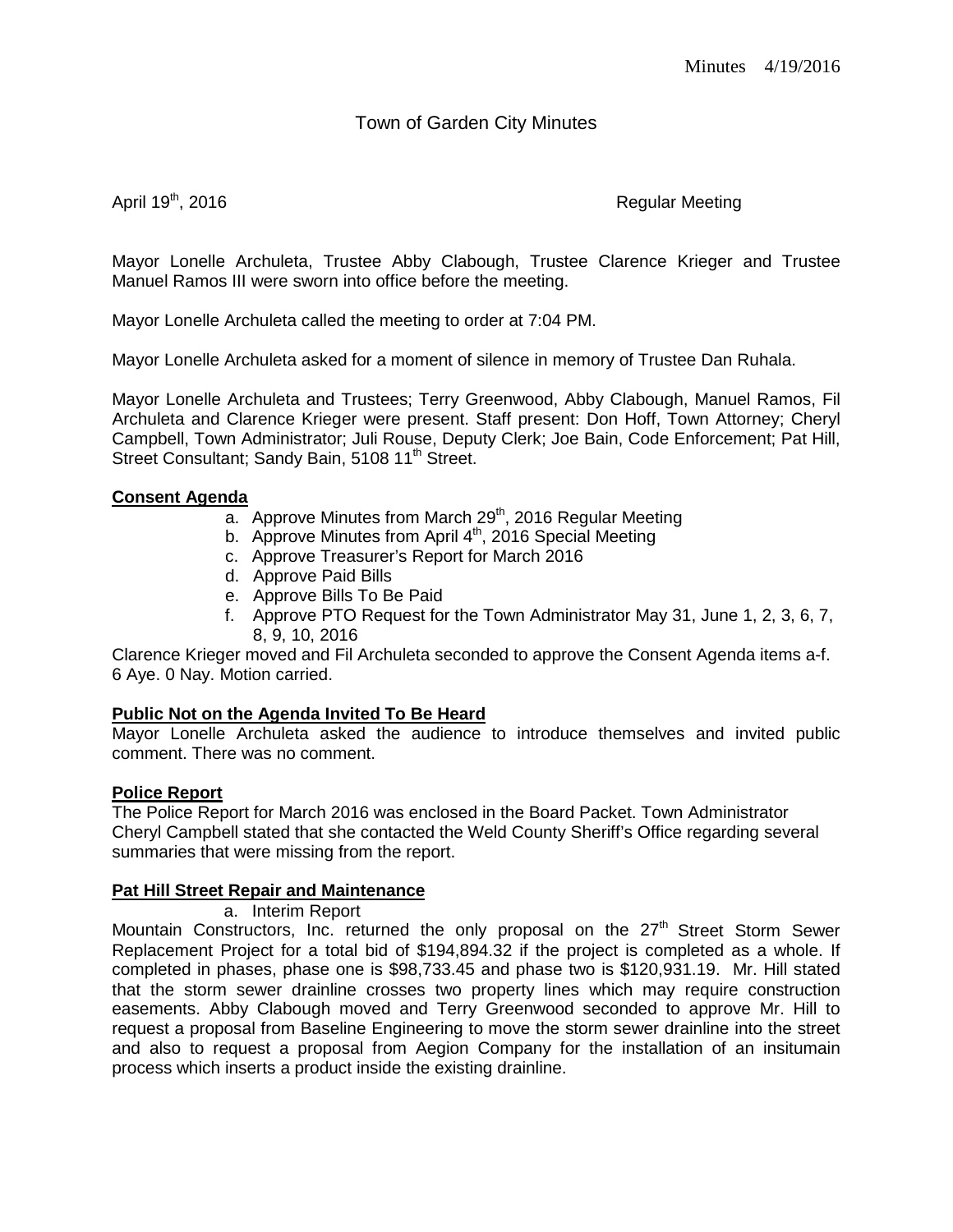## **Liquor License Issues**

## **a. GCBA Special Events Liquor Permit Application Modification**

Fil Archuleta moved and Clarence Krieger seconded to approve the Special Events Liquor Permit Application Modification for GCBA. 6 Aye. 0 Nay. Motion carried.

## **Consider Fence Grant Application for Filbert Archuleta at 2706 8th Avenue Including Final Review and Payment**

Trustee Filbert Archuleta and Mayor Lonelle Archuleta recused themselves because they reside at this residence. Abby Clabough moved and Terry Greenwood seconded to approve the Fence Grant Application including Final Review and Payment in the amount of \$365.35 for Filbert Archuleta. 4 Aye. 0 Nay. Motion carried.

### **Greeley/Evans Transit Steering Committee Report**

Trustee Abby Clabough stated that the Steering Committee is in the preliminary stages of the 15-20 year strategic plan including an implementation program to guide the GET's investments and increase ridership. They plan to meet once a month for the next seven months to develop the plan. Trustee Manuel Ramos suggested that GET invest in the repair and clean-up of the existing buses to make them more appealing to riders.

### **Approve Town Hall Addition Final Payment In the Amount of \$7927.97**

Clarence Krieger moved and Fil Archuleta seconded to approve the Town Hall Addition final payment in the amount of \$7927.97. \$7197.97 to Frank Construction and \$730.00 to Bley Associates Architect to be paid after the legal publishing period has passed. 6 Aye. 0 Nay. Motion carried.

### **Consider Rescheduling the June 21st, 2016 Board of Trustees Regular Meeting**

Abby Clabough moved and Terry Greenwood seconded to reschedule the June 21<sup>st</sup>, 2016 Board of Trustees Regular Meeting to June 14<sup>th</sup>, 2016 at 7:00 PM. 6 Aye. 0 Nay. Motion carried.

#### **Consider Weld County Referral USR16-0013**

Fil Archuleta moved and Clarence Krieger seconded to answer "no conflicts with our interests" to Weld County Referral USR16-0013. 6 Aye. 0 Nay. Motion carried.

#### **Dental and Vision Plans Group Enrollment**

The representative from MetLife will be here on April 20<sup>th</sup>, 2016 at 11:00 AM to enroll participants in the dental and vision plans you approved at the March 29<sup>th</sup>, 2016 Board of Trustees Meeting. No action was taken on this item.

#### **Xcel Energy LED Street Light Conversion**

Fil Archuleta moved and Clarence Krieger seconded to choose Option A. Option A states that Xcel Energy will pay for the conversion of the Cobra Street Lights and the Town will save between 4 and 7% in electricity costs. 6 Aye. 0 Nay. Motion carried.

### **Police Study Repor**t

Town Administrator Cheryl Campbell presented the Board with the Police Study Report and requested that the Board schedule a workshop. Terry Greenwood moved and Clarence Krieger seconded to schedule a workshop on April 27, 2016 at 4:00 PM to discuss future police protection. 6 Aye. 0 Nay. Motion carried.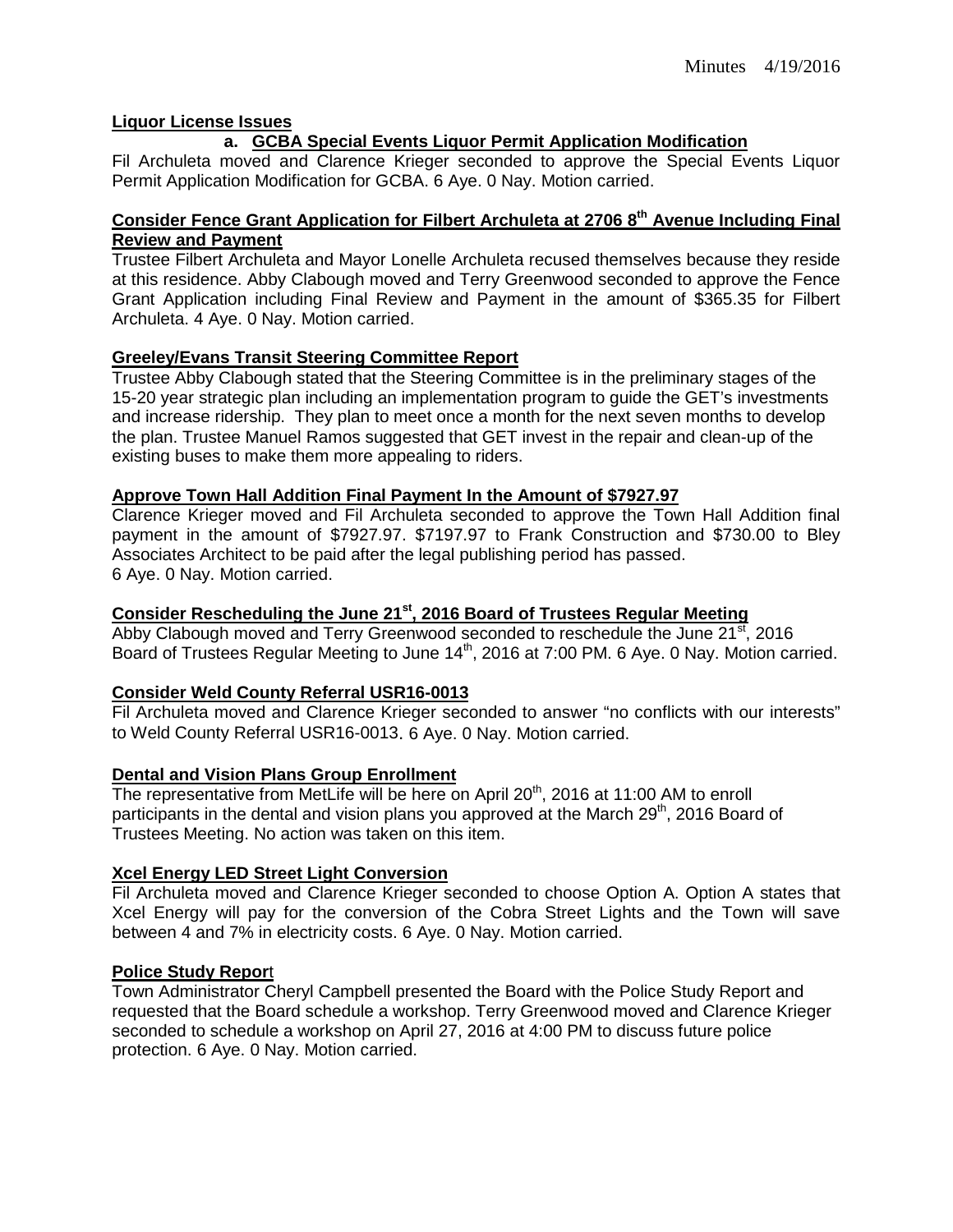## **Vacancy on the Board of Trustees of the Town of Garden City**

Mayor Lonelle Archuleta announced that there is a vacancy on the Board of Trustees. Any interested parties should schedule an appointment with the Clerk's Office regarding the responsibilities and expectations of a Trustee.

### **Consider Appointment of Town Administrator/Clerk, Attorney and Judge**

a. Town Administrator/Clerk

Clarence Krieger moved and Fil Archuleta seconded to appoint Cheryl Campbell as Town Administrator/Clerk. 6 Aye. 0 Nay. Motion carried

b. Town Attorney

Fil Archuleta moved and Clarence Krieger seconded to appoint Don Hoff as Town Attorney. 6 Aye. 0 Nay. Motion carried

c. Municipal Judge

Clarence Krieger moved and Fil Archuleta seconded to appoint Michael Stewart as Municipal Judge. 6 Aye, 0 Nay. Motion carried.

d. Mayor Pro Tem

Fil Archuleta moved and Manuel Ramos seconded to appoint Clarence Krieger as Mayor Pro Tem. 6 Aye. 0 Nay. Motion carried.

## **Consider Scheduling a Workshop with Baseline Engineering the week of May 9th, 2016 Regarding 8th Avenue Survey and Traffic Study**

Abby Clabough moved and Fil Archuleta seconded to schedule a special meeting with Baseline Engineering on May 10<sup>th</sup>, 2016 at 4:00 PM regarding the 8<sup>th</sup> Avenue Survey and Traffic Study. 6 Aye. 0 Nay. Motion carried.

## **Consider Board Goals for the 2016 – 2017 Term**

- 1. 8<sup>th</sup> Avenue and Beyond Revitalization Project
- 2. Develop and Implement a Police Protection Plan
- 3. Increase Community Involvement

Fil Archuleta moved and Clarence Krieger seconded to approve the Board Goals for the 2016 – 2017 Term. 6 Aye. 0 Nay. Motion carried.

#### **Attorney's Report**

Attorney Don Hoff stated that Pneuline Supply, Inc., a plastic valve manufacturing company and wholesale distributor, would like to move to Garden City. They need a 7,000 square foot building and employ 12 employees. Mr. Hoff said that the company meets the requirements for Garden City's Commercial Zone.

#### **Other Board Issues**

Mayor Lonelle Archuleta requested the addition of the Law Lawn Service Contract to the May  $3^{\text{rd}}$ , 2016 Agenda.

Joe Bain, Public Works, stated that during the CIRSA insurance audit, CIRSA requested that the Town install a fence with a gate around each of the AC condenser units. The AC condensers on the east side of the building will be in a chain link enclosure. The Board requested a proposal from James Hilzer for a brick enclosure for the AC condenser on the west side of the building.